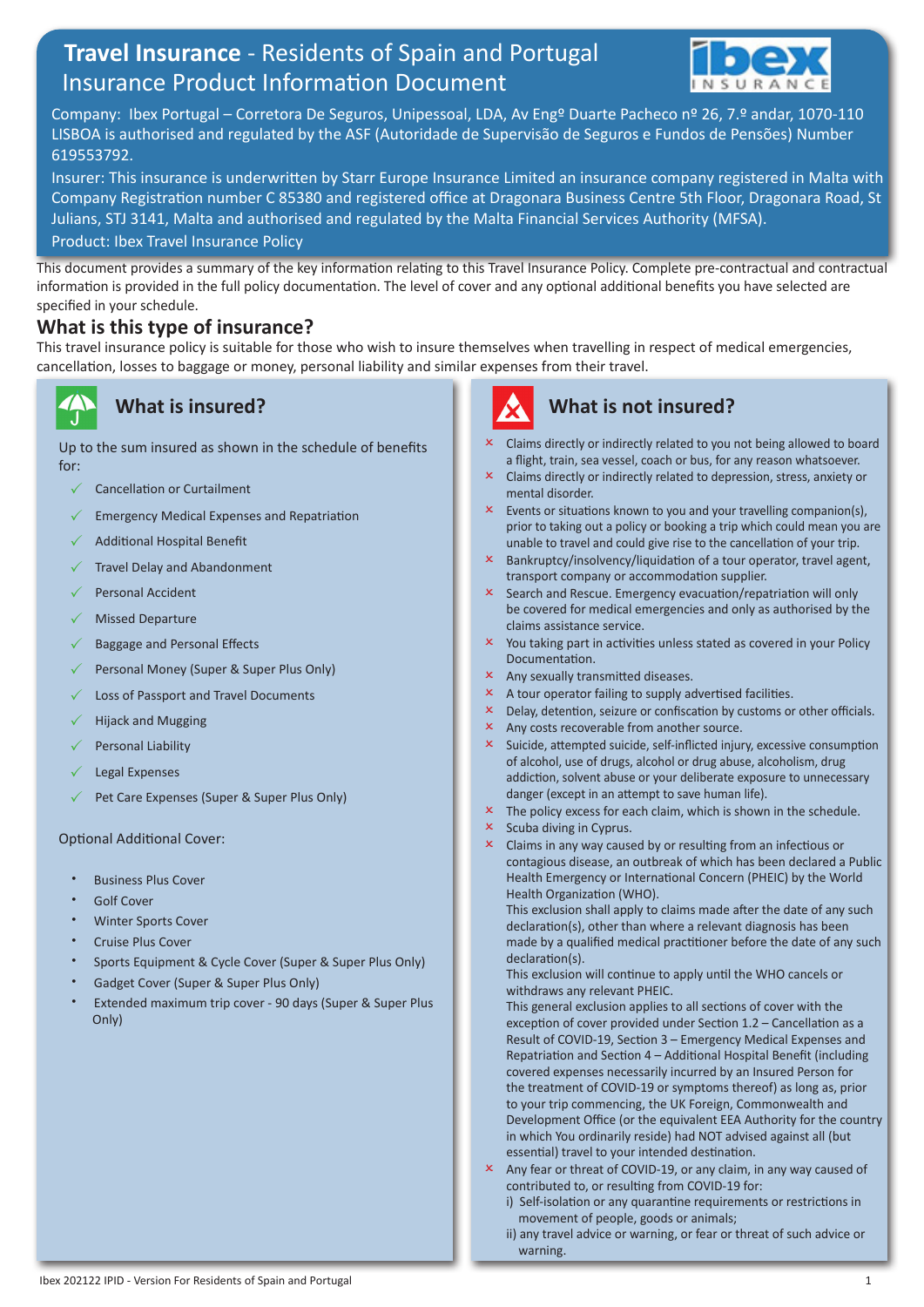

## **Are there any restrictions on cover?**

! This policy is only available if you are a permanent resident in either Spain or Portugal.

Exclusions apply – please refer to the policy wording for the full list of exclusions.

You and your travelling companions must meet the age limits for cover:

- Aged 79 or under (or max age under age 66 for durations of up to 90 days) for Annual Multi Trip (AMT) policies; or
- Aged 79 or under for Single Trip (ST) policies;
- Aged 70 in respect of Winter sports cover (optional)
- The age limits apply at the start date of your policy.
- ! If you have any pre-existing medical conditions, you must declare these fully to us during the application process as part of the medical screening process.
- ! You must not be travelling specifically to receive medical treatment during your trip, or in the knowledge that you will need medical treatment.
- ! There will be no cover if the UK Foreign, Commonwealth and Development Office (or equivalent EEA Authority for the country in which You ordinarily reside) are advising against travel to your destination.
- ! Property claims are paid based on the value of the goods at the time you lose them and not on a "new for old" or replacement cost basis. Deductions will be made in respect of wear, tear and depreciation.



## **Where am I covered?**

This insurance policy provides you with cover for travel to the region in the world specified in your schedule. This is subject to there being no restrictive travel advise from the UK Foreign, Commonwealth and Development Office (or equivalent EEA Authority for the country in which You ordinarily reside). This can be checked by visiting https://www.gov.uk/foreign-traveladvice. Or the World Health Organisation www.who.int has advised the public not to travel.



## **What are my obligations?**

- You must provide full and accurate information to all questions asked. Your answers must be true to the best of your knowledge as your answers form part of this insurance contract and on which your premium is based.
- You must notify us immediately should you become aware of any change regarding your health between taking out this policy and the start of your trip i.e. you develop a new medical condition; this includes any condition under investigation or review where a diagnosis has not been received, or if an existing condition deteriorates.
- You have an obligation to notify us as soon as possible at any time during the period of insurance of any changes in your circumstances (medical or otherwise) prior to travel and each time you make arrangements to travel which may pose an increased risk to us, so that we may reassess your coverage relating to any trips you have booked or any trips you may book in the future.
- You must follow the claims procedure which can be found in your policy documentation and in your schedule.
- If you are travelling to a country in the European Union, you should arrange to have an EHIC (European Health Insurance Card issued and carry this with you when you travel. (If used in the event of a claim, an excess waiver would apply).

# **When and how do I pay?**

You must arrange for the premium to be paid prior to travelling in order for the policy schedule to be issued and cover to be operative. Payment can be made by bank transfer or debit/credit card.



- For Single Trip policies Cancellation cover starts as soon as you purchase your policy. All other sections of cover start when you commence your trip. Cover ceases on your return to your home following your trip. The start and end dates of your trip will be shown on your policy schedule . The maximum trip length is 180 days.
- For Annual Multi Trip policies All cover including cancellation cover starts on your chosen start date and the policy will expire 12 months later. The start and end dates of your policy will be shown in your policy schedule.

The maximum trip length is 31days as standard cover. Super Cover is 45 days with the option to extend to 60 or 90 days (under age 66) if an additional premium is paid and noted in your schedule.